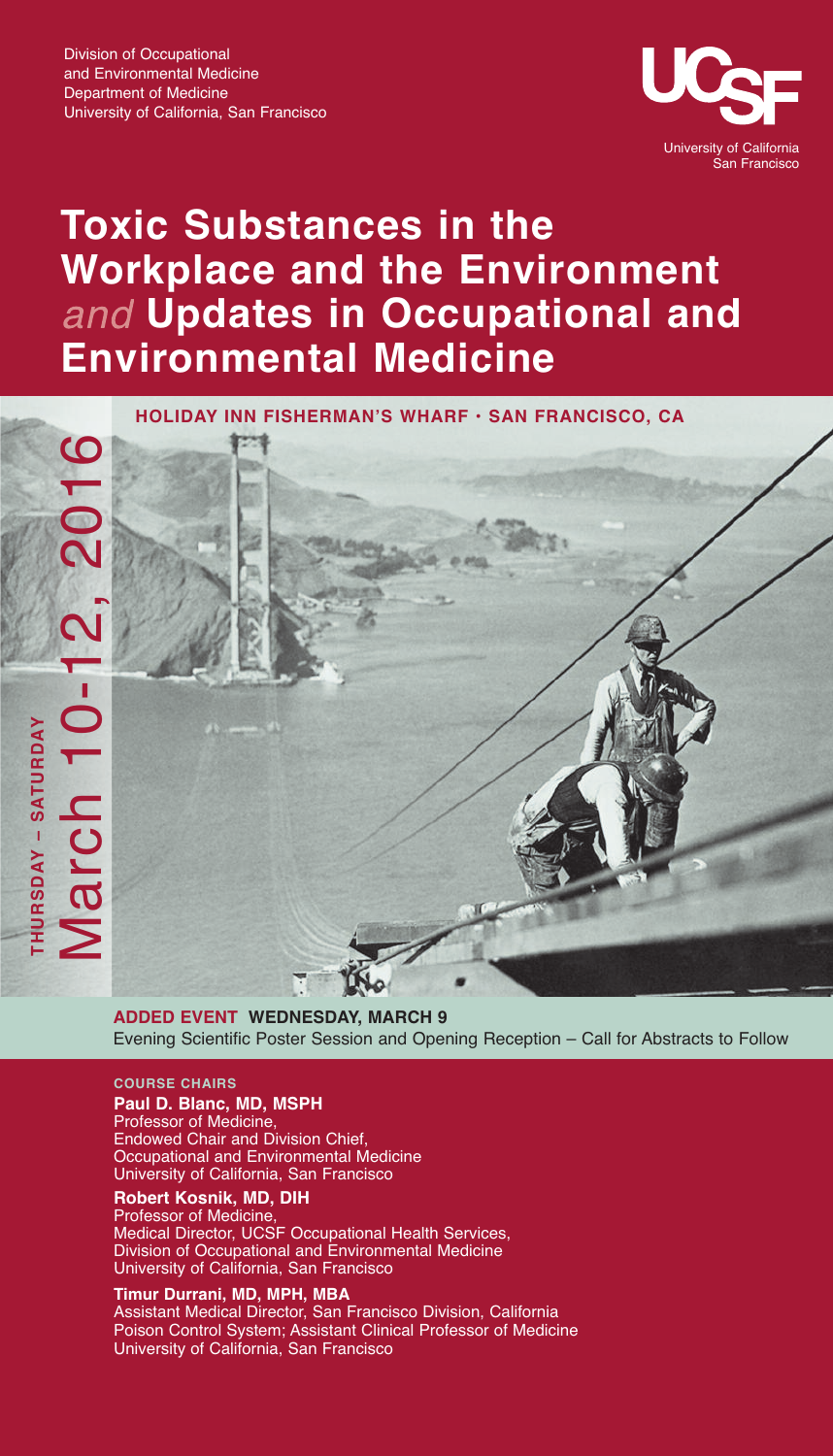# **Toxic Substances in the Workplace and the Environment Updates in Occupational and Environmental Medicine**

# **MARCH 10-12, 2016**

This course is presented by the Division of Occupational and Environmental Medicine in the Department of Medicine at the University of California, San Francisco. It is designed to provide occupational and environmental health professionals and persons from other health-related disciplines with a review and update of current topics in occupational and environmental medicine. The first day of the curriculum will focus on toxic substances in the workplace and the environment. A poster session the evening before will supplement the Toxic Substances course content. The second day and final half-day of the course will cover a multi-topic theme: Updates in Occupational and Environmental Health.

This course is approved for American Board of Preventive Medicine Maintenance of Certification credit and is a comprehensive update for occupational medicine specialists. California Qualified Medical Examiner credit approval is anticipated.

This course is also designed to meet the needs of primary care providers and others engaged in occupational health practice and research including physicians (family physicians, general practitioners, internists, emergency medicine specialists), nurse practitioners and other nursing professionals, as well as physician's assistants, and industrial hygienists.

# **OBJECTIVES**

An attendee completing this course will be able to:

- Improve their understanding of the role of toxic substances in occupational and environmental health practice;
- Adopt new medical knowledge into preventive activities addressing emerging risk factors and new diseases entities;
- Evaluate scientific data in the field of occupational and environmental medicine;
- Expand the differential diagnosis to incorporate a wider range of environmental and occupational factors and chemical toxicity in disease processes;
- Increase diagnostic methods and treatment options for selected occupational and environmental conditions;
- Improve their management in terms of required regulatory management of specific work-related scenarios;
- Inform the prioritization of clinical care, research, and public health policy with state of the art updates.

# **ACCREDITATION**

The University of California, San Francisco School of Medicine (UCSF) is accredited by the Accreditation Council for Continuing Medical Education to provide continuing medical education for physicians. UCSF designates this live activity for a maximum of **18.00** *AMA PRA Category 1 CreditsTM.* Physicians should claim only the credit commensurate with the extent of their participation in the activity.

This CME activity meets the requirements under California Assembly Bill 1195, continuing education and cultural and linguistic competency.

### **Pain Management and End-of-Life Care:**

The approved credits shown above include a maximum of **4.75** credits toward meeting the requirement under California Assembly Bill 487, Pain Management and End-of-Life Care.

## **Geriatric Medicine:**

The approved credits shown above include **3.00** credits toward meeting the requirement under California Assembly Bill 1820, Geriatric Medicine.

**American Board of Preventive Medicine:** The

American Board of Preventive Medicine has approved this course for a maximum of **18.00** MOC Part II credits.

# **California Division of Workers Compensation –**

**Medical Unit (QME Credit):** The California Division of Workers Compensation – Medical Unit for Qualified Medical Evaluator credit has been filed and is awaiting approval for a maximum of **18.00** credits.

**Family Physicians:** Application for CME credit

has been filed with the American Academy of Family Physicians. Determination of credit is pending.

**Nurses:** For the purpose of recertification, the American Nurses Credentialing Center accepts *AMA PRA Category 1 Credit TM* issued by organizations accredited by the ACCME.

**Physician Assistants:** AAPA accepts Category 1 credit from AOACCME, prescribed credit from AAFP, and *AMA PRA Category* 1 *Credit™* from organizations accredited by the ACCME.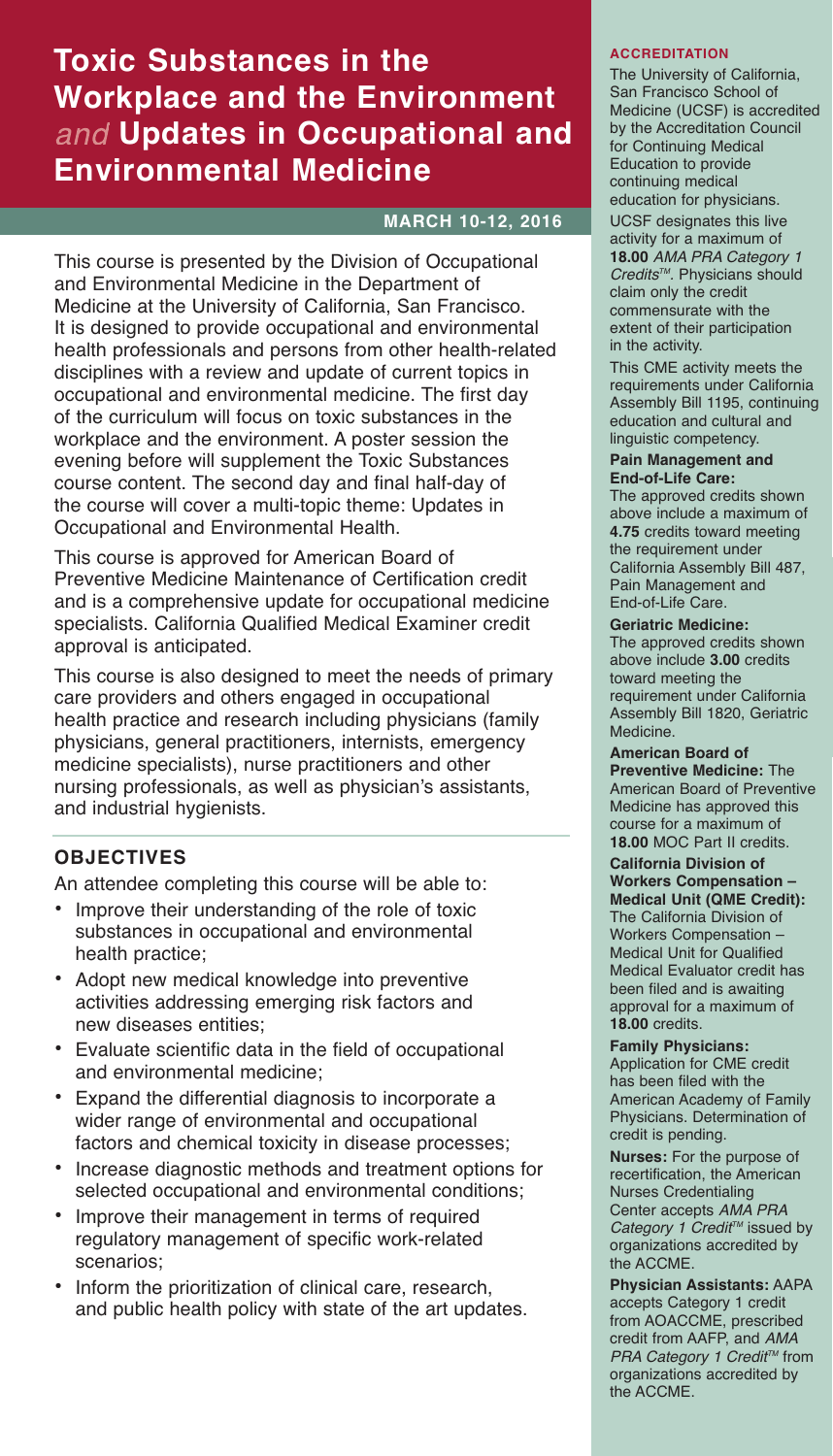# **Toxic Substances in the Workplace a Updates in Occupational and Env**

# **WEDNESDAY, MARCH 9, 2016**

6:00-7:30 pm **Conference Opening Reception and Scientific Poster Session**

# **THURSDAY, MARCH 10, 2016**

**TOXIC SUBSTANCES IN THE WORKPLACE AND THE ENVIRONMENT**

| $7:45$ am         |           | <b>Introductions</b>                                                                                                                                                     | Course Leaders               |  |  |
|-------------------|-----------|--------------------------------------------------------------------------------------------------------------------------------------------------------------------------|------------------------------|--|--|
| 8:00              | PG        | Heavy Metal Toxicity: Going Beyond Lead,<br><b>Mercury, and Arsenic</b>                                                                                                  | Craig Steinmaus, MD, MPH     |  |  |
| 8:50              |           | <b>Lessons Learned from the Poison</b><br><b>Control Center</b>                                                                                                          | Hallam Gugelmann, MD         |  |  |
| 9:40              |           | Coffee Break                                                                                                                                                             |                              |  |  |
| 10:10             |           | Carcinogens - What Should You Know While<br><b>Waiting for IARC</b>                                                                                                      | Michael Fischman, MD, MPH    |  |  |
| 11:00             |           | Chemicals in the Indoor Environment -<br><b>New Threats on the Horizon</b>                                                                                               | Veena Singla, PhD            |  |  |
| 11:50             |           | Lunch                                                                                                                                                                    |                              |  |  |
| $1:10 \text{ pm}$ |           | Scenarios for De Novo Creation of Toxic<br><b>Substances</b>                                                                                                             | Dennis Shusterman, MD, MPH   |  |  |
| 2:00              |           | A Systematic Approach to Solvent Toxicity                                                                                                                                | Raj Puri, MD, MPH            |  |  |
| 2:50              | PG        | <b>Liver Toxicants: Synthetic and Naturally</b><br><b>Occurring, Classic and Emerging</b>                                                                                | Timur Durrani, MD, MPH, MBA  |  |  |
| 3:40              |           | Coffee Break                                                                                                                                                             |                              |  |  |
| 4:10              | <b>PG</b> | <b>Chemical Toxicity to the Special Senses:</b><br>Vision, Hearing, Taste, and Smell                                                                                     | Jonathan S. Rutchik, MD, MPH |  |  |
| 5:00              |           | New Fumigants, Herbicides, Insecticides,<br>and Other Agricultural Chemicals                                                                                             | Anne Arens, MD               |  |  |
| 5:50              |           | <b>CLOSING PANEL: Toxicants in Perspective</b><br>Timur Durrani, MD, MPH · Veena Singla, PhD · Anne Arens, MD ·<br>Michael Fischman, MD, MPH · Denis Shusterman, MD, MPH |                              |  |  |
| $6:20$ pm         |           | Adjourn                                                                                                                                                                  |                              |  |  |

# **FRIDAY, MARCH 11, 2016 • DAY ONE**

**UPDATES IN OCCUPATIONAL AND ENVIRONMENTAL MEDICINE**

| 7:30 am                   |   | <b>Registration and Continental Breakfast</b>                                                              |                            |  |
|---------------------------|---|------------------------------------------------------------------------------------------------------------|----------------------------|--|
| 8:00                      |   | <b>Introductions</b>                                                                                       | Course Leaders             |  |
| 8:10                      |   | <b>Common Laboratory Hazards</b>                                                                           | Richard Wittman, MD, MPH   |  |
| 9:00                      | G | <b>Occupational Renal Disease</b>                                                                          | Christina Wyatt, MD        |  |
| 9:50                      |   | Coffee Break                                                                                               |                            |  |
| 10:20<br>in the Coal Mine |   | <b>Pediatric Environmental Illness - The Canary</b>                                                        | Mark Miller, MD            |  |
| 11:30                     |   | <b>Reproductive Health and</b><br><b>Occupational/Environmental Exposures</b>                              | Marya G. Zlatnik, MD, MMS  |  |
| $12:20 \text{ pm}$        |   | Lunch                                                                                                      |                            |  |
| 1:30                      |   | Afternoon Keynote: Ebola as a Paradigm<br>of Health Care Worker Risk                                       | Bruce Bernard, MD, MPH     |  |
| 2:30                      |   | <b>Hypersensitivity Pneumonitis: Pigeons,</b><br><b>Mold, and Odd Jobs</b>                                 | Kenneth Anderson, MD, FRCP |  |
| 3:20                      |   | Coffee Break                                                                                               |                            |  |
| 3:50                      | P | Post-Traumatic Stress Disorder in the<br><b>Occupational Context, Including Military</b><br><b>Service</b> | John R. McQuaid, PhD       |  |
| 4:40                      | P | <b>Hazardous Jobs in Developing Economies</b>                                                              | Garrett Brown, CIH         |  |
| 5:20 pm                   |   | Adjourn                                                                                                    |                            |  |
|                           |   |                                                                                                            |                            |  |

**G** – Geriatric Credit **P** – Pain Credit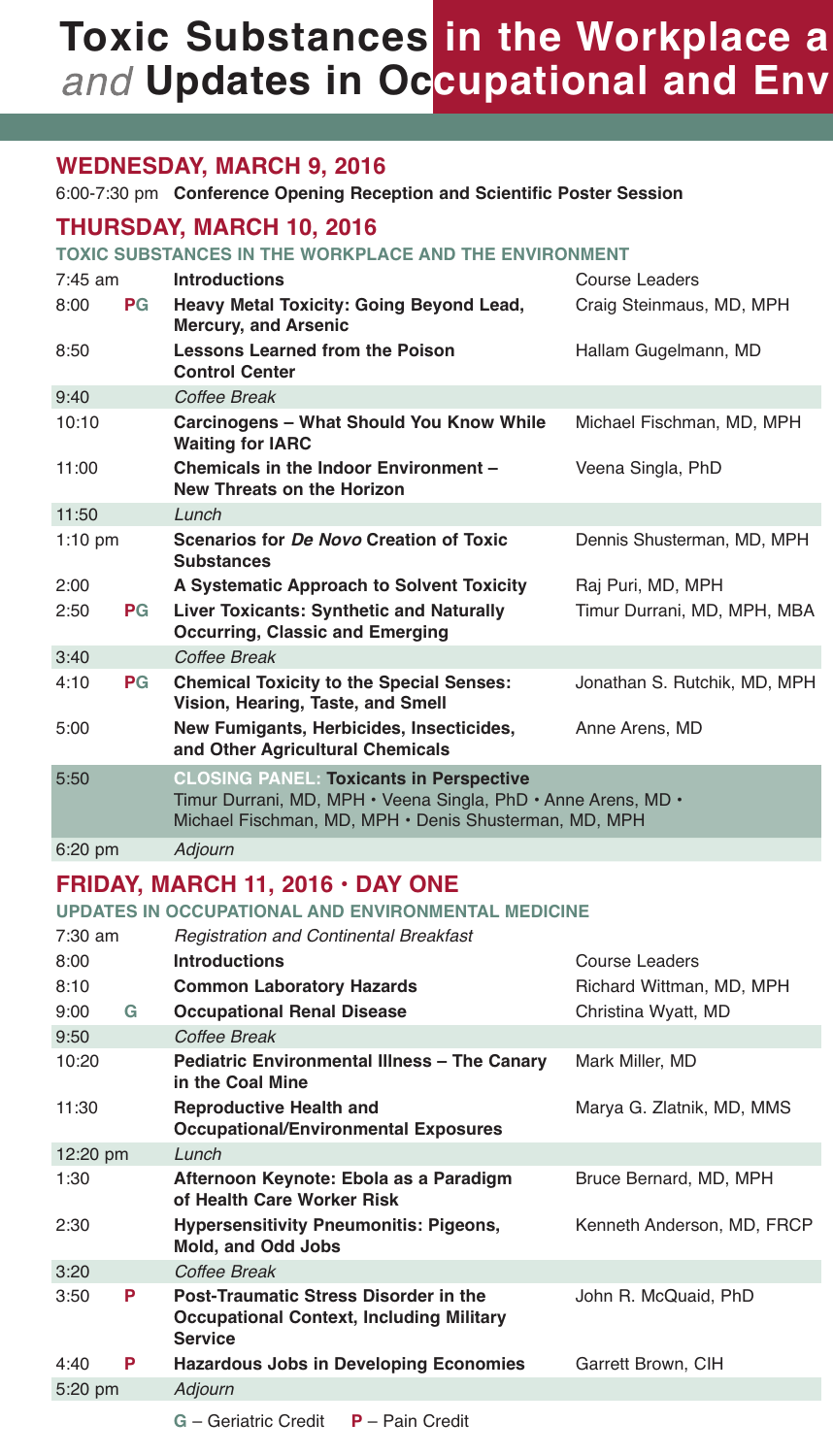# **nd the Environment ironmental Medicine**

**Holiday Inn Fisherman's Wharf**

# **SATURDAY, MARCH 12, 2016 • DAY TWO**

**UPDATES IN OCCUPATIONAL AND ENVIRONMENTAL MEDICINE**

| $7:50$ am          |       | <b>Registration and Continental Breakfast</b>                                                                                                                                                                 |                                                    |  |  |
|--------------------|-------|---------------------------------------------------------------------------------------------------------------------------------------------------------------------------------------------------------------|----------------------------------------------------|--|--|
| 8:10               |       | <b>Introductions</b>                                                                                                                                                                                          | Course Leaders                                     |  |  |
| 8:20               |       | <b>Occupational Rhinitis</b>                                                                                                                                                                                  | Andrea Siracusa, MD                                |  |  |
| 9:10               | $P$ G | Diabetes in the Workplace                                                                                                                                                                                     | Robert Kosnik, MD, DIH                             |  |  |
| 10:00              |       | Coffee Break                                                                                                                                                                                                  |                                                    |  |  |
| 10:30              | P     | Diving: An Old Hazard that is Still Here                                                                                                                                                                      | Patrick R. Laraby, MD, MPH, MS<br>MBA, CAPT MC USN |  |  |
| 11:20              | P     | Violence in the Workplace in the 21st Century                                                                                                                                                                 | Robert Harrison, MD, MPH                           |  |  |
| $12:10 \text{ pm}$ |       | <b>CLOSING PANEL:</b><br>What's Really New in Occupational and Environmental Health?<br>Robert Harrison, MD, MPH · Bruce Bernard, MD, MPH ·<br>Paul Blanc, MD, MPH · Barbara J. Burgel, RN, PhD, FAAN, FAAOHN |                                                    |  |  |
| 12:40 pm           |       | Course Adjourns - Evaluations                                                                                                                                                                                 |                                                    |  |  |
|                    |       | $P -$ Pain Credit<br>G - Geriatric Credit                                                                                                                                                                     |                                                    |  |  |

## **GENERAL INFORMATION**

Pre-registration is preferred to ensure that registrants receive a syllabus. **Date:** March 10-12, 2016 (March 9, 2016 Poster Session) **Location:** Holiday Inn Fisherman's Wharf, 1300 Columbus Avenue, San Francisco, CA 94133

(800) 942-7348 **Fees:**

**Full Course \$725** – Physicians **\$625** – Allied Health Professionals **\$525** – Residents/Fellows

Current graduate trainees should inquire regarding special registration options.

If you would like to register for only the **Toxic Substances in the Workplace** or **Updates in Occupational Health and Environmental Medicine**, see information on individual sections below:

### **Toxic Substances in the Workplace and The Environment (March 10)**

- 8.00 *AMA PRA Category 1 CreditsTM*
	- **\$325** Physicians
	- **\$275** Allied Health Professionals
	- **\$225** Residents/Fellows
- **Updates in Occupational Medicine Section Only (Two Days – March 11-12)** 10.00 AMA PRA Category 1 Credits<sup>™</sup>
	- **\$425** Physicians
	- **\$375** Allied Health Professionals
	- **\$325** Residents/Fellows

# **REGISTER VIA**

**Online:** www.cme.ucsf.edu **Mail:** Complete course registration form and send with payment to: UCSF Office of Continuing Medical Education P.O. Box 45368, San Francisco, CA 94145-0368

**Fax:** Fax completed registration form to: (415) 502-1795 (be sure to include your credit card number)

oral

**Phone:** To register by phone or to inquire about registration status, please call UCSF's CME Registration Office at (415) 476-5808.

**Refund Policy**: Cancellations received in writing before the first day of the course will be refunded, less a \$75 administrative fee. No refunds

## **CONFERENCE LOCATION**

Enjoy San Francisco's renowned attractions such as the historic cable cars, shopping in Union Square, or visit San Francisco's culinary hub at the Ferry Building. The course will take place at the, just steps from San Francisco Fisherman's Wharf and a short walk to Pier 39 attractions. A block of guestrooms has been reserved at the special UCSF conference rate of **\$185/night**. You are urged to make your reservations early.

The cut-off date is **February 17, 2016**, or until the group room block is filled. After this date, rooms will be provided on a space-available basis only. To make hotel reservations please call 1(800) 942-7348 and identify yourself as a member of this UCSF conference to receive the special rate. You can also reserve your hotel rooms on-line by visiting the course webpage on our website at **www.cme.ucsf.edu**. Please click on the reservations link in the Travel & Lodging section (online booking code: OEM). By staying at the host hotel, you help UCSF meet its contractual obligations and keep registration fees reasonable.

## **AIR TRANSPORTATION**

UCSF has negotiated special fares with United Airlines for our course attendees. You can find information regarding our group code on our course website on www.cme.ucsf.edu.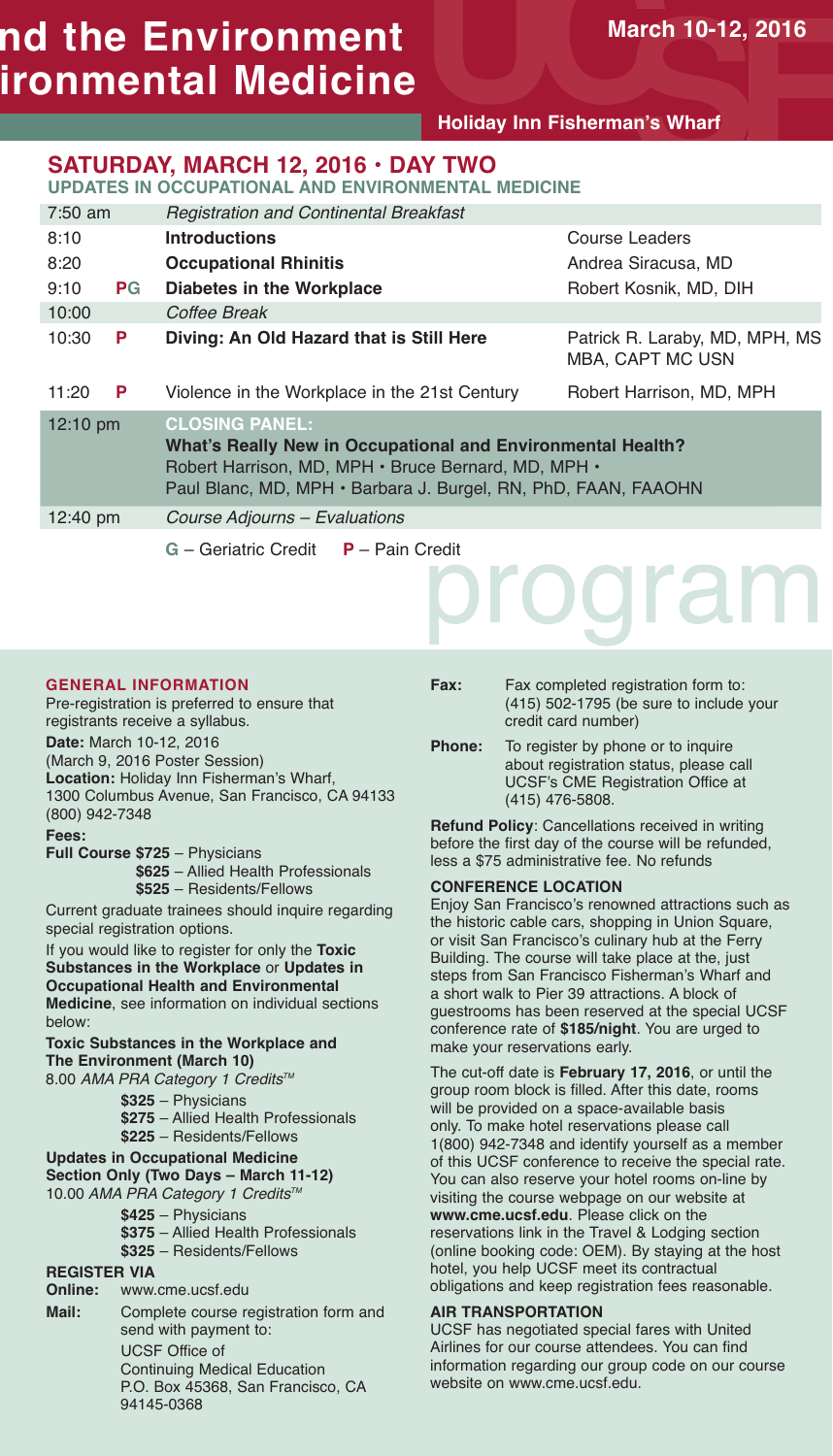University of California, **Jniversity of California** Office of Continuing Office of Continuing A *Medical* Education Medical Education San Francisco, C SF Box 0742 San Francisco San Francisco 4143-0742 94143-0742 0569 UC

#### **COURSE CHAIRS**

#### **Paul D. Blanc, MD, MSPH**

Professor of Medicine, Endowed Chair and Division Chief, Occupational and Environmental Medicine, UCSF

#### **Robert Kosnik, MD, DIH**

Professor of Medicine, Medical Director, Occupational Health Services, Division of Occupational and Environmental Medicine UCSF

#### **Timur Durrani, MD, MPH, MBA**

Assistant Medical Director, San Francisco Division, California Poison Control System; Assistant Clinical Professor of Medicine

#### **COURSE FACULTY**

**Kenneth Anderson, MD, FRCP** Consultant Physician, Department of Respiratory Medicine University Hospital Crosshouse Kilmarnock, Scotland

### **Anne Arens, MD**

San Francisco Division, California Poison Control System

## **Bruce Bernard, MD, MPH**

Captain, USPHS; Chief Medical Officer Health Hazard Evaluations and Technical Assistance NIOSH, CDC

#### **Garrett Brown, CIH**

Coordinator, Maquiladora Health & Safety Support Network Berkeley, CA

## **COURSE FACULTY (CONT'D)**

#### **Barbara J. Burgel, RN, PhD, FAAN, FAAOHN**

Professor of Clinical Nursing and Adult Nurse Practitioner, UCSF

**Michael Fischman, MD MPH** Medical Director, Intel Corporation; Clinical Professor of Medicine, UCSF

**Hallam Gugelmann, MD** San Francisco Division, California Poison Control System

**Robert Harrison, MD, MPH** Clinical Professor of Medicine, UCSF; Public Health Medical Officer, California Department of Public Health

#### **Patrick R. Laraby, MD, MPH, MS, MBA, CAPT MC USN**

Service Chief, Occupational Health, Walter Reed National Military Medical Center, Bethesda, MD

**John R. McQuaid, PhD** Professor of Clinical Psychology, UCSF; Associate Chief of Mental Health for Clinical Administration San Francisco VA Medical Center

#### **Mark Miller, MD**

Assistant Clinical Professor, UCSF; Director, Pediatric Environmental Health Specialty Unit Air Toxicology and Epidemiology Section, Office of Environmental Health Hazard Assessment, Cal/EPA

#### **Raj Puri, MD, MPH** Resident, Occupational Medicine Residency Program, UCSF

### **COURSE FACULTY (CONT'D)**

**ww**

**w.cme.ucsf.edu**. You may also reach us by calling the Office of C

visit our website at

You may also reach

is by calling the

For more information or to register online visit our website at

For more information or to register online

**B** Printed on Printed on Recycled Paper

Recycled Paper

**Jonathan S. Rutchik, MD, MPH** Neurology and Occupational / Environmental Medicine Associate Clinical Professor, Occupational Medicine, UCSF

ME at

(415) 476-4251 or

415) 476-4251 or

email

info@ocme.ucsf.edu.

 $110@$  ocme.ucst.edu

#### **Dennis Shusterman, MD MPH**

Professor Emeritus of Clinical Medicine, UCSF; Public Health Medical Officer, California Department of Public Health (Retired)

**Veena Singla, PhD** Staff Scientist, Natural Resources Defense Council San Francisco, CA

**Andrea Siracusa MD** Professor of Occupational Medicine (Retired), University of Perugia, Italy

**Craig Steinmaus MD MPH** Office of Environmental Health Hazard Assessment, Cal/EPA

**Richard Wittman, MD MPH** Medical Director, Occupational Health Center, Stanford University

**Christina Wyatt, MD** Associate Professor of Medicine, Nephrology, Icahn School of Medicine at Mount Sinai

#### **Marya G. Zlatnik, MD, MMS**

Professor, Division of Maternal Fetal Medicine, Department of Obstetrics, Gynecology, & Reproductive Sciences; Associate Director, Maternal Fetal Health and the Environment Program, UCSF/Western States PEHSU